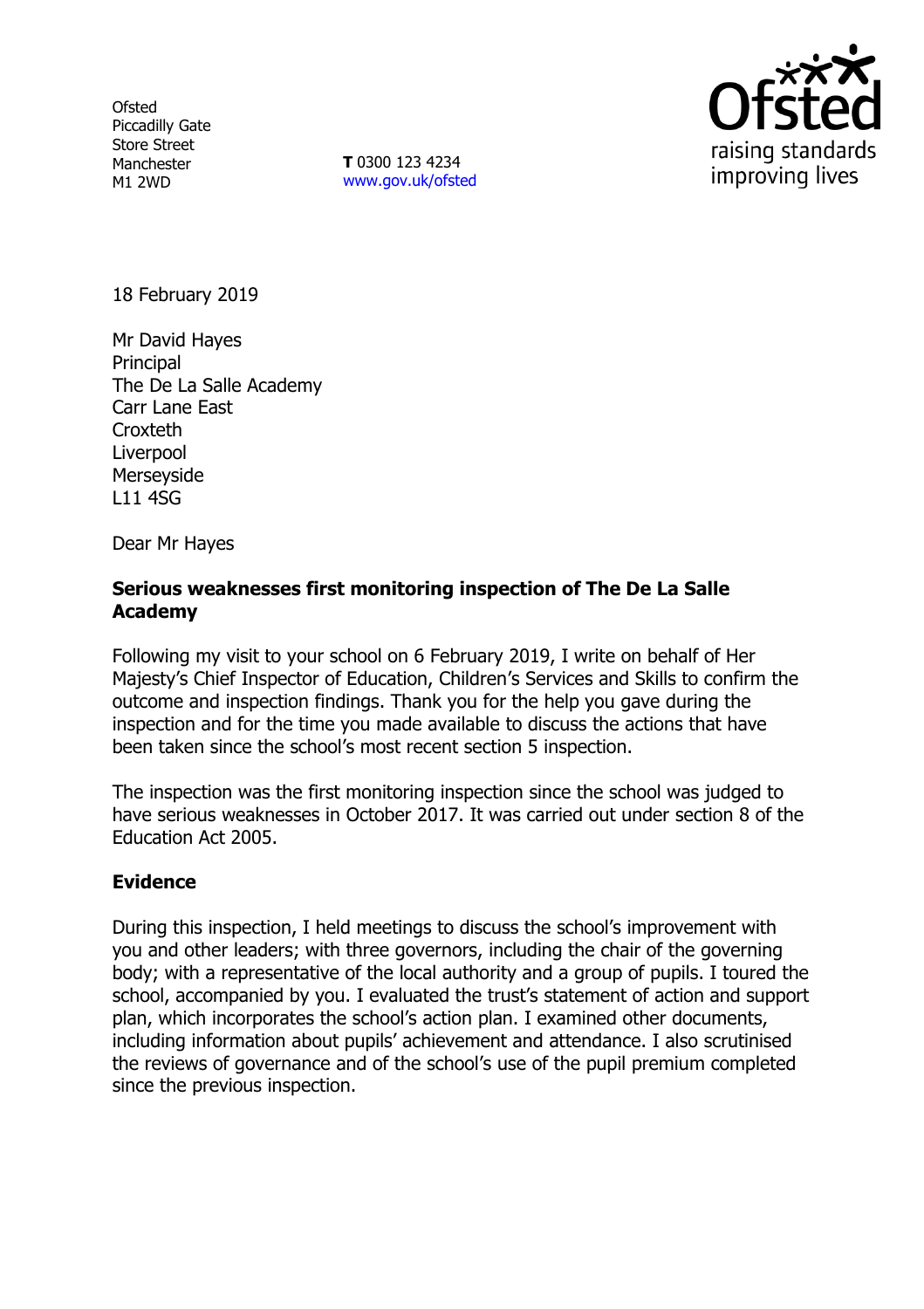

## **Context**

Since the previous inspection, there have been changes to senior and middle leadership. Your senor leadership team has been joined by a new deputy head of school and an assistant headteacher, who was already a member of staff at the school. You have appointed three new faculty leaders, one of whom was also an existing member of staff. Other key members of staff have been appointed, so releasing more of senior leaders' time. For example, a site manager is now in post.

A number of members of staff have left the school, with some being replaced by new members of staff. A relatively large group of newly qualified teachers were appointed at the start of this school year.

You have broadened the curriculum by reintroducing art, food technology and geography. The reintroduction of geography was, in part, in response to pupils' clearly expressed wishes. This is one example of the way that you have given pupils a stronger voice in decisions about the school. This has also included ensuring that the pupils' academy council has more impact.

The governing body has been restructured. It has reduced in size and a new clerk has been appointed. Governors have been successful in moving towards resolving the school's financial difficulties.

## **The quality of leadership and management at the school**

You and other senior leaders provide the school with dedicated and determined leadership. You have a clear and honest understanding of where the school has already improved and what still needs to be done. The school's action plan included in the trust's statement of action identified key actions and who was responsible for ensuring that these happened. In addition, it clearly identified responsibilities for evaluating whether completed actions had made the expected improvement. The success of this plan has allowed leaders, including governors, to replace it with a more tightly focused plan for this school year. As with the earlier plan, you and other leaders carefully check that improvement is happening as expected. The school's improvement plans include all the areas identified as requiring improvement in the previous inspection.

Middle leadership has been strengthened since the previous inspection. Middle leaders have a clear understanding of their roles. They have welcomed training they have received about how to fulfil their responsibilities. This has given them confidence in supporting and holding their subject-teacher colleagues to account. The school's faculty leaders form a coherent team.

Leaders have been more able to improve teaching and learning as a result of their tighter monitoring of teachers' work. The school continues to use an externally provided training programme for teachers about effective classroom practice. In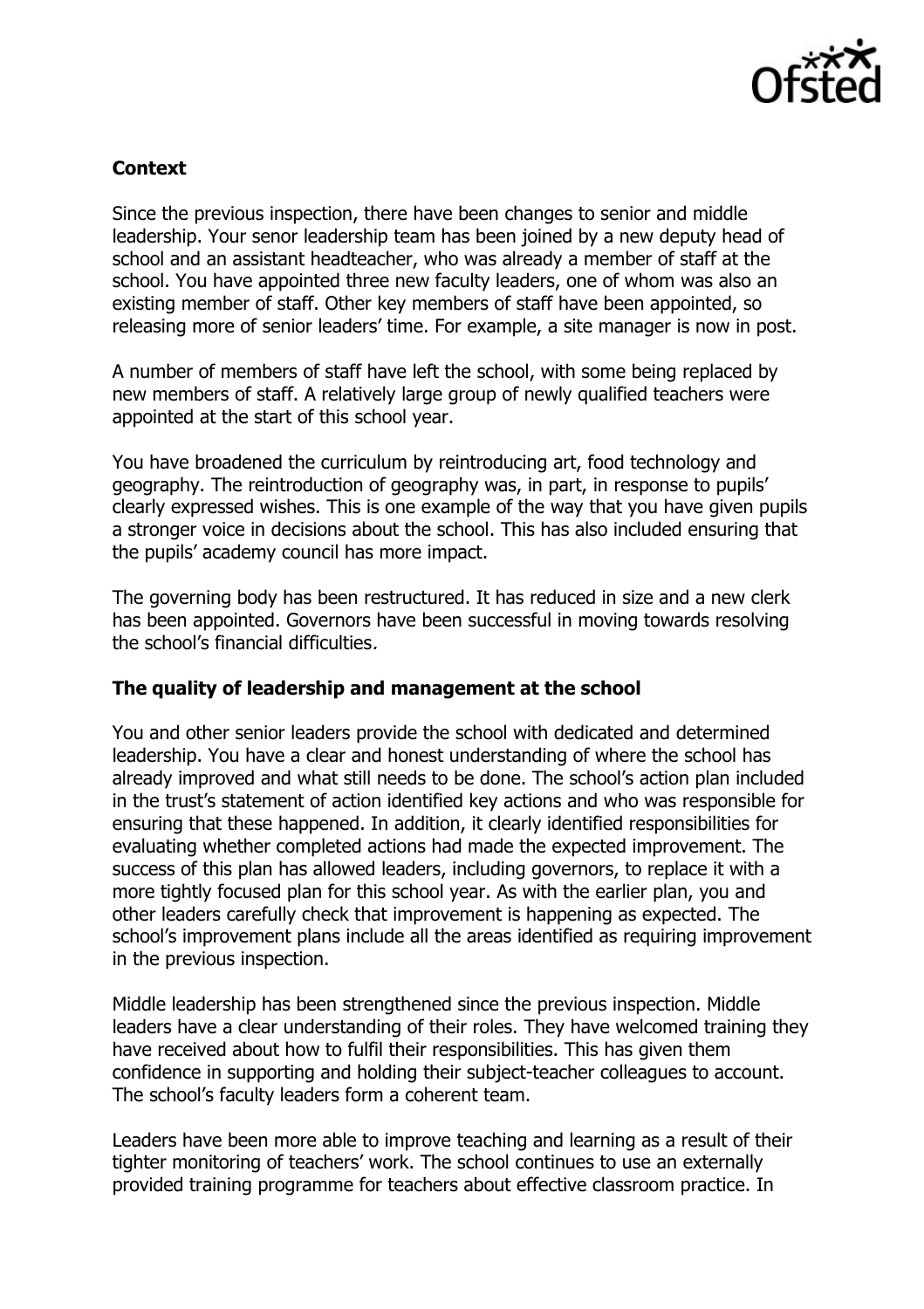

addition, leaders arrange for teachers to work together in small groups to consider each other's practice and seek ways to learn from each other. All of these have contributed to teaching and learning improving. When teachers' work does not match the standard required by the school, additional training and support is offered to bring about improvement. If this does not happen, further work with individuals is undertaken. Leaders are very carefully monitoring the group of newly qualified teachers who joined school this year to ensure that, when needed, they are supported to refine their skills and so provide effective teaching and learning for pupils.

One feature of teaching that has followed from the training provided is leaders' expectation of consistency in the way that teachers organise learning. Pupils now understand what to expect at different stages, as lessons progress. This gives them confidence. Leaders' most recent evaluation of teaching and learning shows that teaching is now of consistently higher quality. Furthermore, their plans also include a commitment that this should increase even more. The pupils I spoke to confirmed that teaching and learning continue to improve.

Leaders have strengthened the systems to encourage pupils to attend school properly. The attendance of all pupils and disadvantaged pupils has shown year-onyear increases in each of the last three school years. However, absence is still too high when matched to the national average, and particularly so when the absence of disadvantaged pupils is compared to other pupils across the country. Leaders have introduced better systems to encourage and reward regular attendance, for example by organising raffles for those with 100% attendance over specific periods of time. In addition, leaders ensure that pupils with continuing poor attendance and their families are strongly challenged.

Year 11 pupils in 2018 made more progress over their time in the school than similar pupils the year before. The school's own data, including comparisons of pupils' attainment and progress to those at the same stage in the previous year, gives leaders confidence that these gains will continue. However, the rate of improvement in pupils' progress remains too slow to ensure that pupils will do as well as they should, quickly enough. There are signs that disadvantaged pupils are improving their progress at a faster rate than are other pupils. However, the gaps between the attainment and progress of disadvantaged pupils and others remain far too wide. In general, younger pupils have fewer gaps to fill from unsuccessful learning in the past. Their achievement is stronger than older pupils'.

The school completed the review of its use of the pupil premium identified as necessary in the previous inspection. Part of the school's response has been to consider how to provide even more opportunities for extra-curricular activities and learning. During the week of this inspection, the school was having a particular focus on how visitors support Liverpool's economy. Staff increasingly use this kind of opportunity to broaden pupils' views and aspirations. The school's cadet force meets regularly and is growing in size. This is another example of the way the